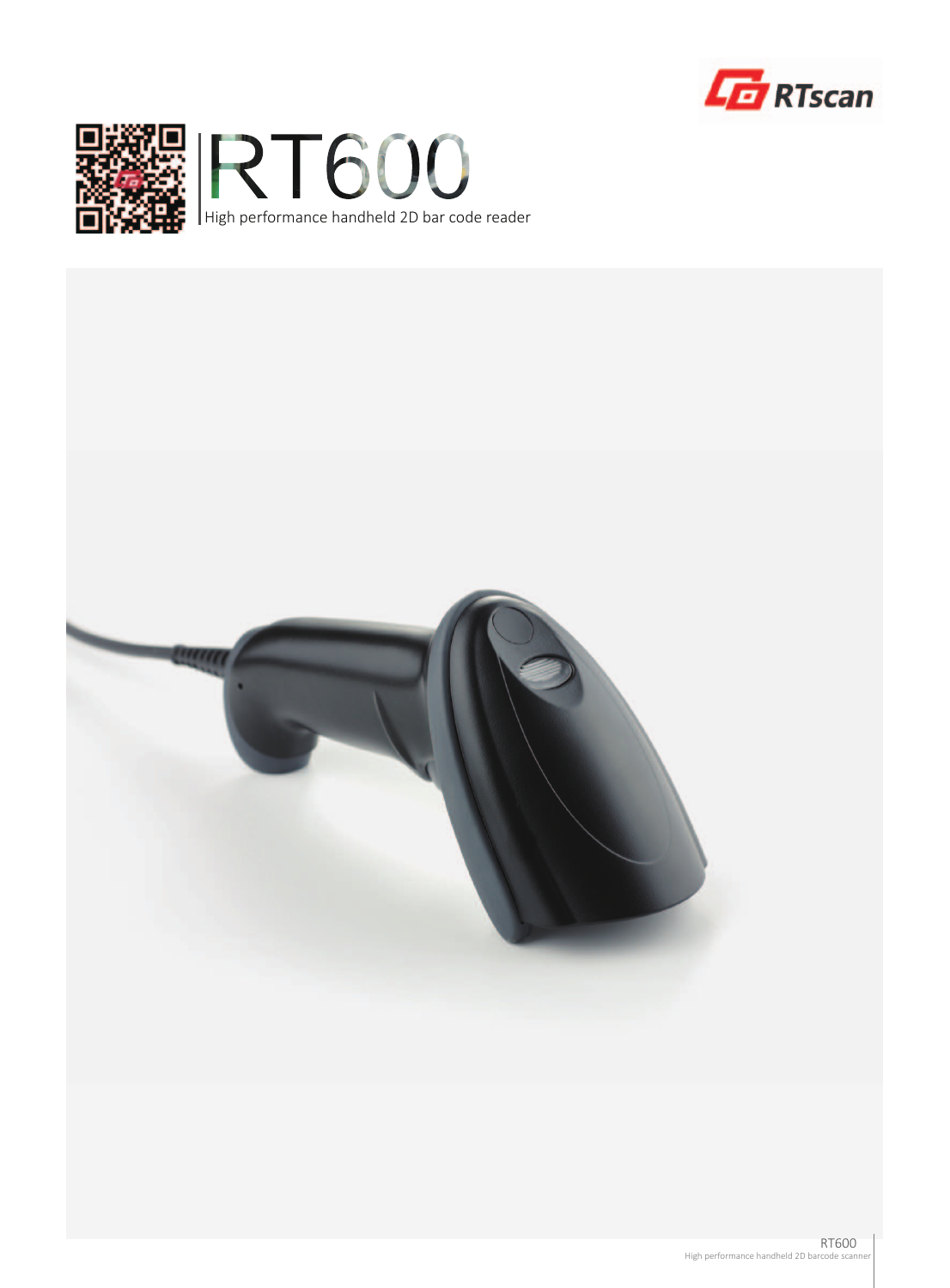



## **Features:**

- With large angle image photoreceptor, readable  $\bullet$ either small size or big size barcode.
- $\bullet$ Very sensitive, quick and accurate reading
- USB-HID, RS232 interface  $\bullet$
- Antiknock design: withstand multiple falls to cement pavement from 1.8m height
- Can Read barcode from phone screen(and paper too)  $\bullet$